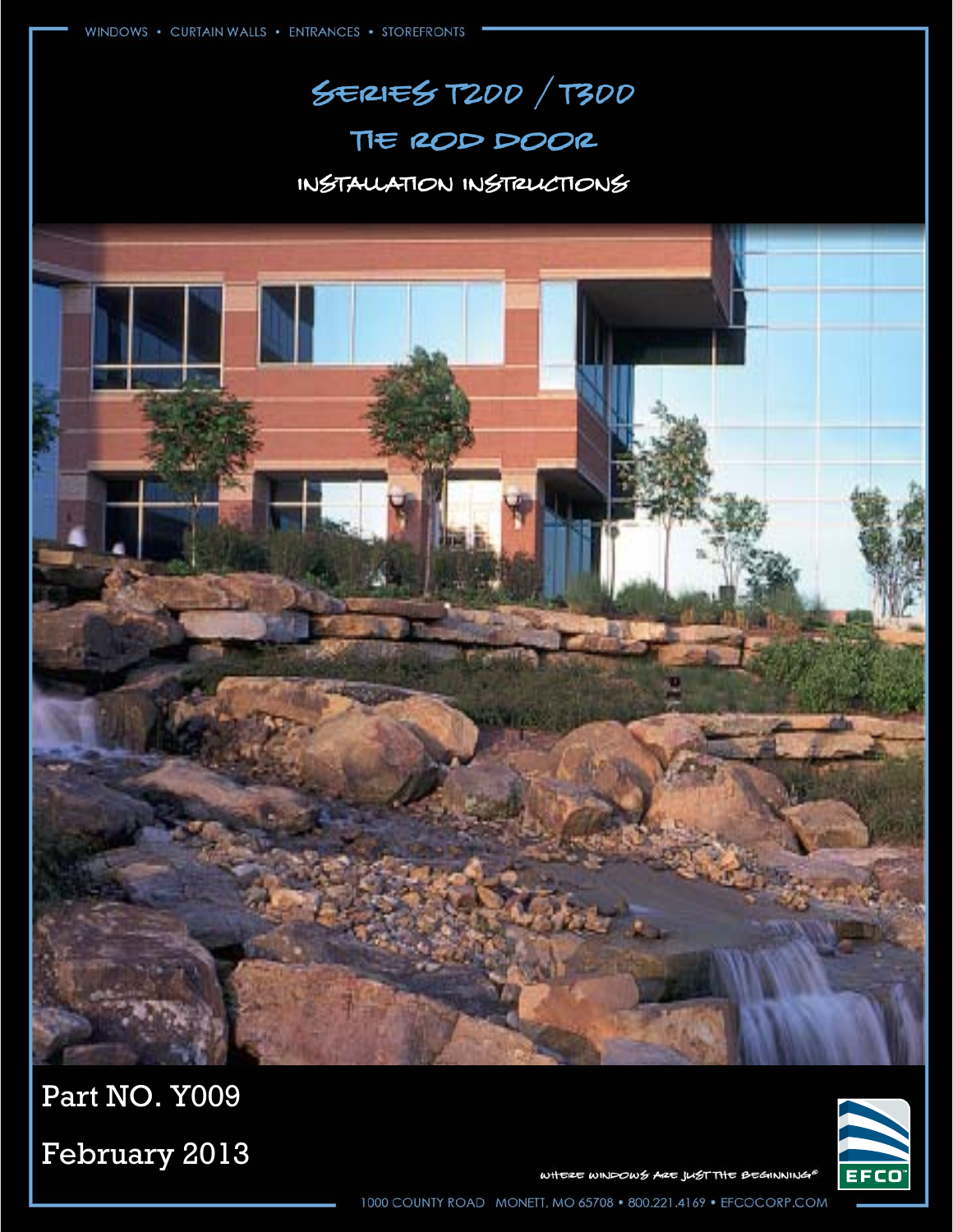### TABLE OF CONTENTS

#### **SECTION**

|                | <b>GENERAL NOTES AND GUIDELINES</b>  | PAGE 2            |
|----------------|--------------------------------------|-------------------|
|                | <b>DOOR PACKAGE IDENTIFICATION</b>   | PAGE 3-4          |
| Ш              | <b>PARTS IDENTIFICATION</b>          | <b>PAGE 5-7</b>   |
| IV             | OFFSET JACK SCREW ASSEMBLY           | PAGE 8            |
|                | TIE ROD CUT LENGTH                   | PAGE 8            |
| VI             | <b>TIE ROD ASSEMBLY</b>              | PAGE 9            |
| VII            | <b>GLAZING AND REGLAZING DOORS</b>   | PAGE 10           |
| VIII           | <b>PUSH/PULL ASSEMBLY</b>            | PAGE 11           |
| $\mathsf{IX}$  | OFFSET PIVOT APPLICATION             | <b>PAGE 12-14</b> |
| X              | <b>BUTT HINGE APPLICATION</b>        | PAGE 14           |
| X <sub>l</sub> | <b>HEADER PREPARATION FOR C.O.C.</b> | PAGE 15           |
| XII            | <b>CLOSER ADJUSTMENTS</b>            | PAGE 15           |
| XIII           | <b>CLEARANCE ADJUSTMENTS</b>         | PAGE 16           |
| XIV            | TIE ROD DOOR CUT LENGTH ALTERATIONS  | PAGE 17           |
|                |                                      |                   |

### Minimizing Condensation

EFCO representative for information on EFCO's Thermal Analysis Services. professional is utilized to perform an analysis of the shop drawings to recommend the best installation methods. Please contact temperature) are present. When the formation of excessive condensation is a concern, it is highly recommended that a design Condensation will form on any surface when unfavorable conditions (interior temperature and relative humidity and exterior NOTE: Please reference EFCO's "Understanding Condensation" brochure which can be obtained through your EFCO representative.

inclusive, the list of examples below illustrates conditions under which condensation is likely to occur: Many current installation practices lead to an increase in the possibility of the formation of condensation. Though not all

- exterior. 1. Bridging system thermal break with non-thermally broken metal flashing or lintels that are exposed to the
- 2. System exposure to cold air cavities.
- 3. Interior relative humidity levels not maintained at recommended levels, see EFCO's "Understanding Condensation" brochure.
- 4. Inadequate separation between system and surrounding condition at perimeter.
- involved. 5. Product combinations during the shop drawing stage that result in bridging thermal breaks of one or all products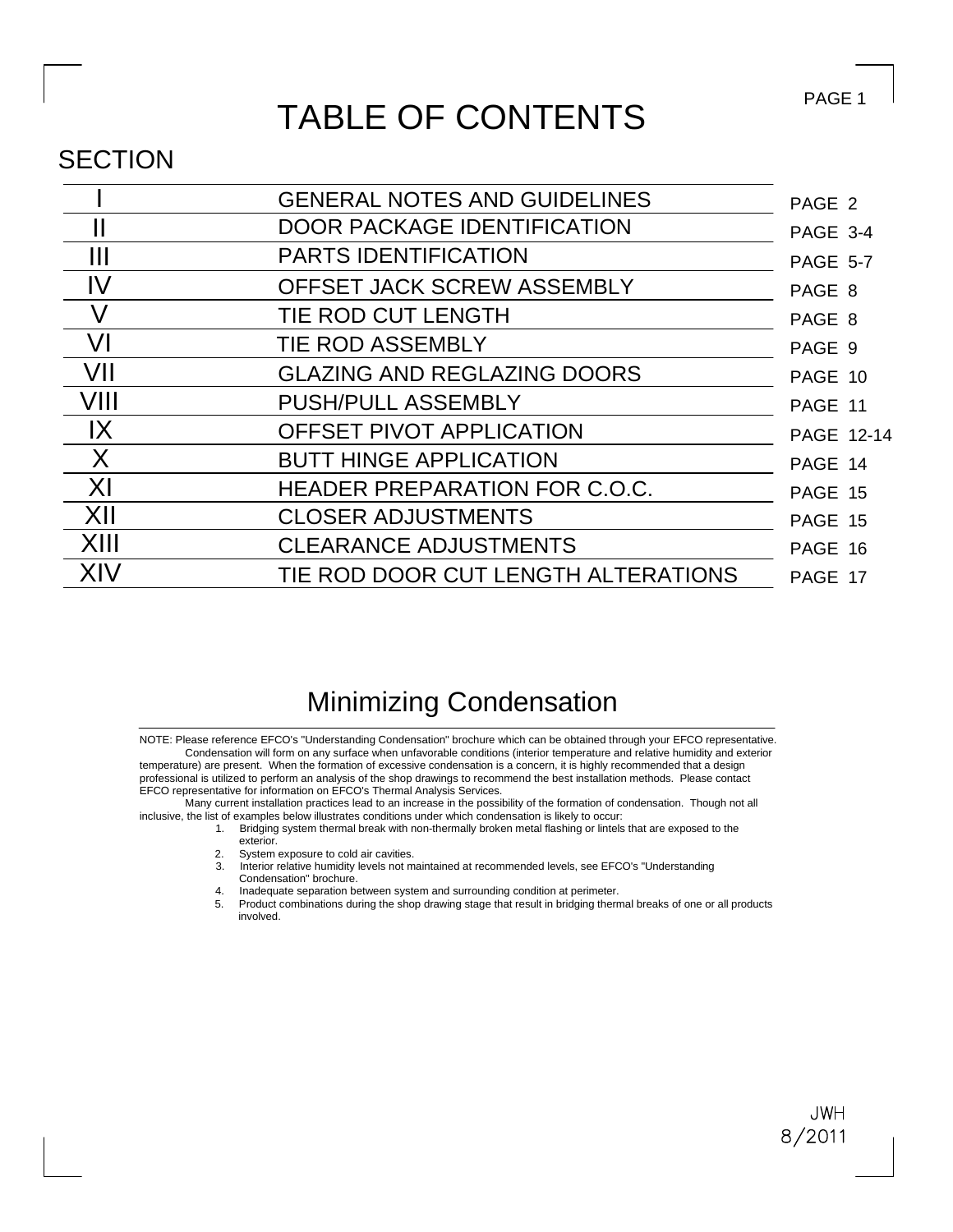# T200/T300 TIE ROD DOOR PAGE 2

NOTE: THESE INSTALLATION INSTRUCTIONS ARE A SUPPLEMENT TO THE APPROVED SHOP DRAWINGS AND MUST BE USED IN CONJUNCTION WITH THOSE DRAWINGS.

### SECTION I: GENERAL NOTES AND GUIDELINES

#### I. HANDLING-STORING-PROTECTING ALUMINUM -

Tie rod doors and components are finished products that must be protected while in the packing boxes and after assembly. The following procedures and precautions are recommended.

#### A. PROTECTION AND STORAGE OF PACKAGED, UNASSEMBLED DOORS

- 1. Handle the boxes carefully, do not shake or drop.
- 2. Store the boxes off the ground.
- 3. If the boxes become wet, remove the contents, repack and move to a dry location.
- 4. Do not over stack boxes. Recommended capacity is four (4) boxes high.

#### B. PROTECTION AND STORAGE OF ASSEMBLED DOORS

- 1. If stored outside, protect the doors against the elements and other construction trades by using a well ventilated covering, as required.
- 2. Do not drop or drag the doors. This may cause racking or damage to the corner joinery.
- 3. If the doors are stacked together, be sure to allow adequate separation to protect the finish.

#### C. CHECK MATERIAL

Check all of the door material upon arrival for quantity and damage. Any visibly damaged material must be noted on the freight bill at the time of receipt. If a claim is required, the receiving party must process a claim with the freight carrier. If the delivery is by an EFCO truck, any damage or variance in the quantity of door units or boxes must be reported to the EFCO driver during the unloading process.

#### D. CLEANING THE DOOR UNITS

Cement, plaster, terrazzo, alkaline, and acid based materials used to clean masonry are very harmful to finishes and must be removed with water and mild soap immediately. Otherwise, permanent staining will occur. A spot test is recommended before any cleaning agent is used.

#### TOOLS NEEDED:

- 1.) 9/16" COMBINATION WRENCH for tie rod lock nuts
- 2.) 7/16" SOCKET WITH RATCHET for adjustable jack screw
- 3.) #3 TIPPED PHILLIPS SCREWDRIVER for butt hinge installation
- 4.) FLAT TIPPED SCREWDRIVER for offset pivot adjustment
- 5.) SOFT FACED MALLET for door glazing
- 6.) PUTTY KNIFE for glass adjustment
- 7.) LEVEL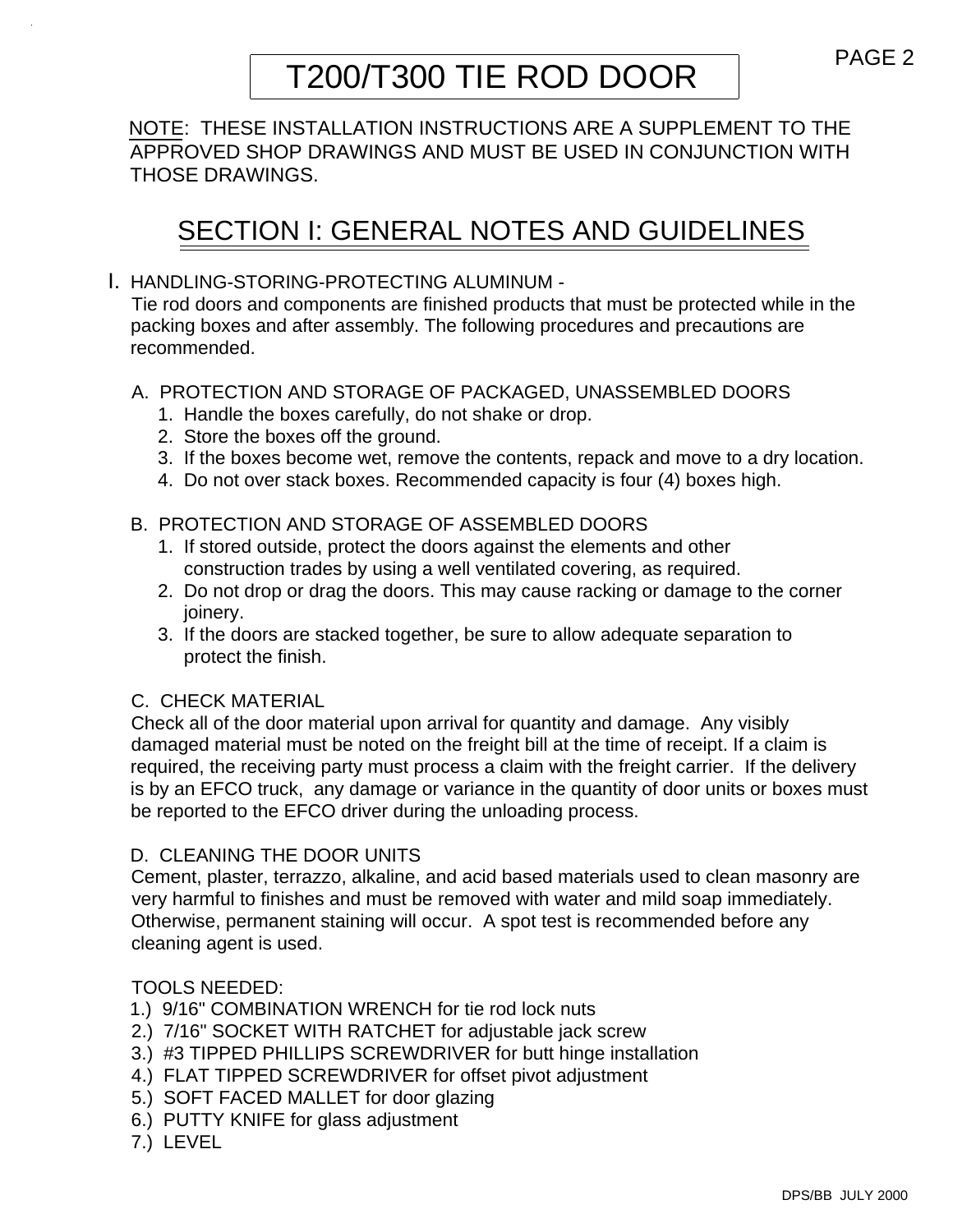### SECTION II: DOOR PACKAGE IDENTIFICATION

### AVAILABLE DOOR SIZES, COLORS, AND HARDWARE PACKAGES

BLANK T200 DOORS: INCLUDES 1/4" GLASS STOPS (NO HARDWARE OR HARDWARE PREPARATION)

#### SINGLE DOORS:

3'0" X 7'0" CLEAR, BRONZE, OR BLACK 3'6" X 7'0" CLEAR, BRONZE, OR BLACK 4'0" X 7'0" CLEAR, BRONZE, OR BLACK 3'0" X 8'0" CLEAR, BRONZE, OR BLACK 3'6" X 8'0" CLEAR, BRONZE, OR BLACK 4'0" X 8'0" CLEAR, BRONZE, OR BLACK

#### PAIR DOORS:

| 6'0" X 7'0" CLEAR, BRONZE, OR BLACK |
|-------------------------------------|
| 7'0" X 7'0" CLEAR, BRONZE, OR BLACK |
| 8'0" X 7'0" CLEAR, BRONZE, OR BLACK |
| 6'0" X 8'0" CLEAR, BRONZE, OR BLACK |
| 7'0" X 8'0" CLEAR, BRONZE, OR BLACK |
| 8'0" X 8'0" CLEAR, BRONZE, OR BLACK |

#### T200 DOORS WITH BUTT HINGES FOR SURFACE CLOSER: INCLUDES MAXIMUM SECURITY DEAD LOCK, INTERIOR THUMB TURN CYLINDER, EXTERIOR CYLINDER, BUTT HINGES, EFCO EXTRUDED PUSH/PULLS, AND 1/4" GLASS STOPS. (INACTIVE LEAF OF PAIR DOORS INCLUDE FLUSH BOLTS)

#### SINGLE DOORS:

| 3'0" X 7'0" CLEAR, BRONZE, OR BLACK |
|-------------------------------------|
| 3'6" X 7'0" CLEAR, BRONZE, OR BLACK |
| 4'0" X 7'0" CLEAR, BRONZE, OR BLACK |
| 3'0" X 8'0" CLEAR, BRONZE, OR BLACK |
| 3'6" X 8'0" CLEAR, BRONZE, OR BLACK |
| 4'0" X 8'0" CLEAR, BRONZE, OR BLACK |

#### PAIR DOORS:

| 6'0" X 7'0" CLEAR, BRONZE, OR BLACK |
|-------------------------------------|
| 7'0" X 7'0" CLEAR, BRONZE, OR BLACK |
| 8'0" X 7'0" CLEAR, BRONZE, OR BLACK |
| 6'0" X 8'0" CLEAR, BRONZE, OR BLACK |
| 7'0" X 8'0" CLEAR, BRONZE, OR BLACK |
| 8'0" X 8'0" CLEAR, BRONZE, OR BLACK |

#### T200 DOORS WITH OFFSET PIVOTS FOR SURFACE CLOSER:

INCLUDES MAXIMUM SECURITY DEAD LOCK, INTERIOR THUMB TURN CYLINDER, EXTERIOR CYLINDER, OFFSET PIVOTS, EFCO EXTRUDED PUSH/PULLS, AND 1/4" GLASS STOPS. (INACTIVE LEAF OF PAIR DOORS INCLUDE FLUSH BOLTS)

#### SINGLE DOORS:

| 3'0" X 7'0" CLEAR, BRONZE, OR BLACK |
|-------------------------------------|
| 3'6" X 7'0" CLEAR, BRONZE, OR BLACK |
| 4'0" X 7'0" CLEAR, BRONZE, OR BLACK |
| 3'0" X 8'0" CLEAR, BRONZE, OR BLACK |
| 3'6" X 8'0" CLEAR, BRONZE, OR BLACK |
| 4'0" X 8'0" CLEAR, BRONZE, OR BLACK |

#### PAIR DOORS:

- 7'0" X 7'0" CLEAR, BRONZE, OR BLACK
- 8'0" X 7'0" CLEAR, BRONZE, OR BLACK
- 6'0" X 8'0" CLEAR, BRONZE, OR BLACK
- 7'0" X 8'0" CLEAR, BRONZE, OR BLACK
- 8'0" X 8'0" CLEAR, BRONZE, OR BLACK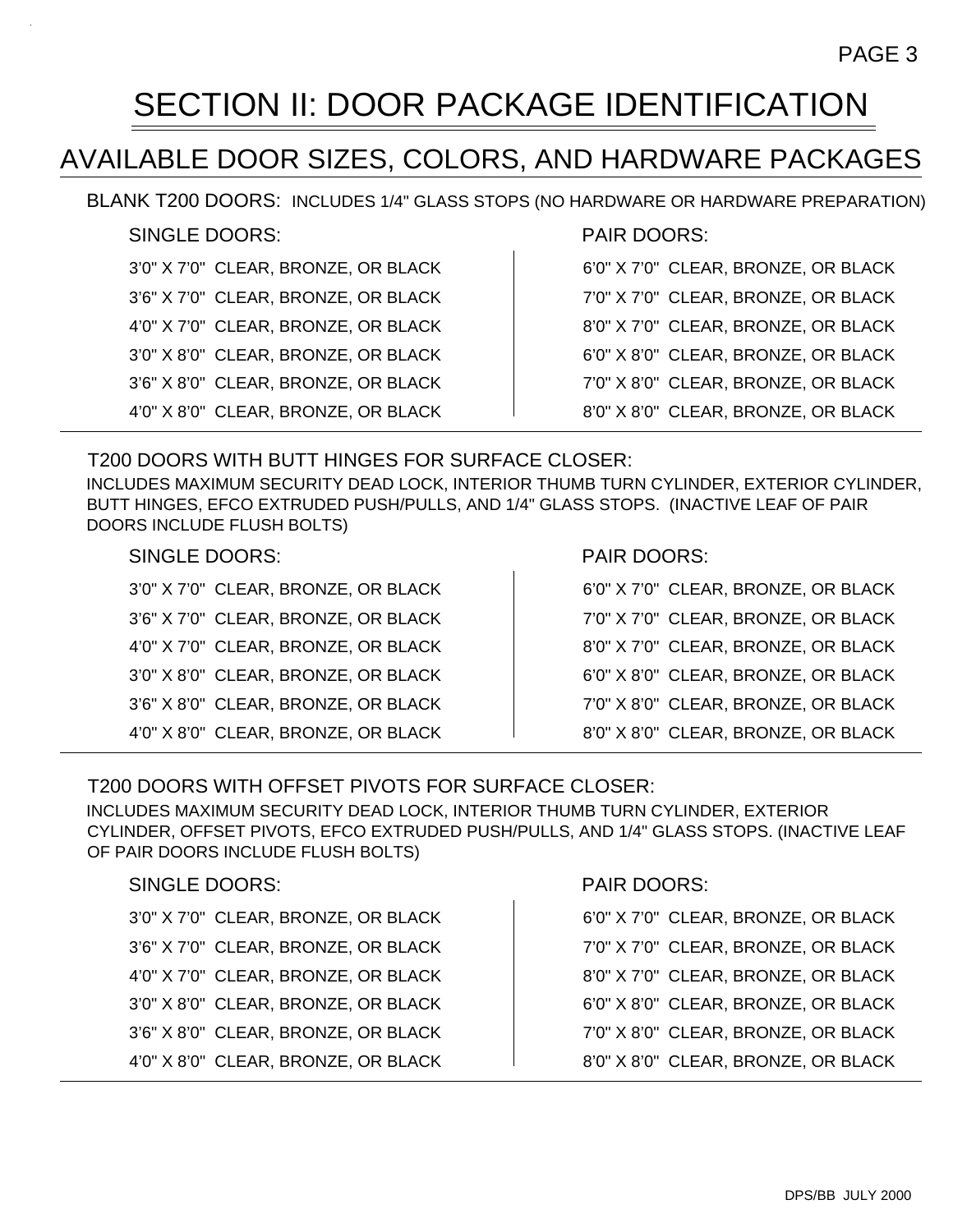# SECTION II: DOOR PACKAGE IDENTIFICATION<br>(CONTINUED)

T200 DOORS WITH BUTT HINGES FOR CONCEALED OVERHEAD CLOSER:<br>INCLUDES MAXIMUM SECURITY DEAD LOCK, INTERIOR THUMB TURN CYLINDER, EXTERIOR<br>CYLINDER, BUTT HINGES, EFCO EXTRUDED PUSH/PULLS, AND 1/4" GLASS STOPS. (INACTIVE<br>LEAF O

| SINGLE DOORS:                                                                                                                                                                                                                                                                                                                                                                                                                                                                                                                                                                                                   |                      |
|-----------------------------------------------------------------------------------------------------------------------------------------------------------------------------------------------------------------------------------------------------------------------------------------------------------------------------------------------------------------------------------------------------------------------------------------------------------------------------------------------------------------------------------------------------------------------------------------------------------------|----------------------|
| $\rightarrow$ , $\rightarrow$ , $\rightarrow$ , $\rightarrow$ , $\rightarrow$ , $\rightarrow$ , $\rightarrow$ , $\rightarrow$ , $\rightarrow$ , $\rightarrow$ , $\rightarrow$ , $\rightarrow$ , $\rightarrow$ , $\rightarrow$ , $\rightarrow$ , $\rightarrow$ , $\rightarrow$ , $\rightarrow$ , $\rightarrow$ , $\rightarrow$ , $\rightarrow$ , $\rightarrow$ , $\rightarrow$ , $\rightarrow$ , $\rightarrow$ , $\rightarrow$ , $\rightarrow$ , $\rightarrow$ , $\rightarrow$ , $\rightarrow$ , $\rightarrow$ , $\rightarrow$ , $\rightarrow$ , $\rightarrow$ , $\rightarrow$ , $\rightarrow$ , $\rightarrow$ , | $\sim$ $\sim$ $\sim$ |

CLEAR, BRONZE, OR BLACK 3'0" X 7'0"  $3'6''$  X 7'0" CLEAR, BRONZE, OR BLACK  $4'0''$  X 7'0" CLEAR, BRONZE, OR BLACK  $3'0'' \times 8'0''$ CLEAR, BRONZE, OR BLACK  $3'6''$   $\times$   $8'0''$ CLEAR, BRONZE, OR BLACK  $4'0''$   $\times$   $8'0''$ CLEAR, BRONZE, OR BLACK

#### PAIR DOORS:

|  | CLEAR, BRONZE, OR BLACK<br>CLEAR, BRONZE, OR BLACK<br>CLEAR, BRONZE, OR BLACK<br>CLEAR, BRONZE, OR BLACK<br>CLEAR, BRONZE, OR BLACK<br>CLEAR, BRONZE, OR BLACK |
|--|----------------------------------------------------------------------------------------------------------------------------------------------------------------|

T200 DOORS WITH OFFSET PIVOTS FOR CONCEALED OVERHEAD CLOSER:<br>INCLUDES MAXIMUM SECURITY DEAD LOCK, INTERIOR THUMB TURN CYLINDER, EXTERIOR<br>CYLINDER, OFFSET PIVOTS, EFCO EXTRUDED PUSH/PULLS, AND 1/4" GLASS STOPS. (INACTIVE<br>LE

| SINGLE DOORS:                       | PAIR DOORS:                         |
|-------------------------------------|-------------------------------------|
| 3'0" X 7'0" CLEAR, BRONZE, OR BLACK | 6'0" X 7'0" CLEAR, BRONZE, OR BLACK |
| 3'6" X 7'0" CLEAR, BRONZE, OR BLACK | 7'0" X 7'0" CLEAR, BRONZE, OR BLACK |
| 4'0" X 7'0" CLEAR, BRONZE, OR BLACK | 8'0" X 7'0" CLEAR, BRONZE, OR BLACK |
| 3'0" X 8'0" CLEAR, BRONZE, OR BLACK | 6'0" X 8'0" CLEAR, BRONZE, OR BLACK |
| 3'6" X 8'0" CLEAR, BRONZE, OR BLACK | 7'0" X 8'0" CLEAR, BRONZE, OR BLACK |
| 4'0" X 8'0" CLEAR, BRONZE, OR BLACK | 8'0" X 8'0" CLEAR, BRONZE, OR BLACK |
|                                     |                                     |
|                                     |                                     |

NOTE: SINGLE DOORS ARE AVAILABLE AS HINGED RIGHT SWING OUT, HINGED LEFT SWING OUT, HINGED RIGHT SWING IN, AND HINGED LEFT SWING IN WHEN HARDWARE PREPARATIONS ARE SPECIFIED.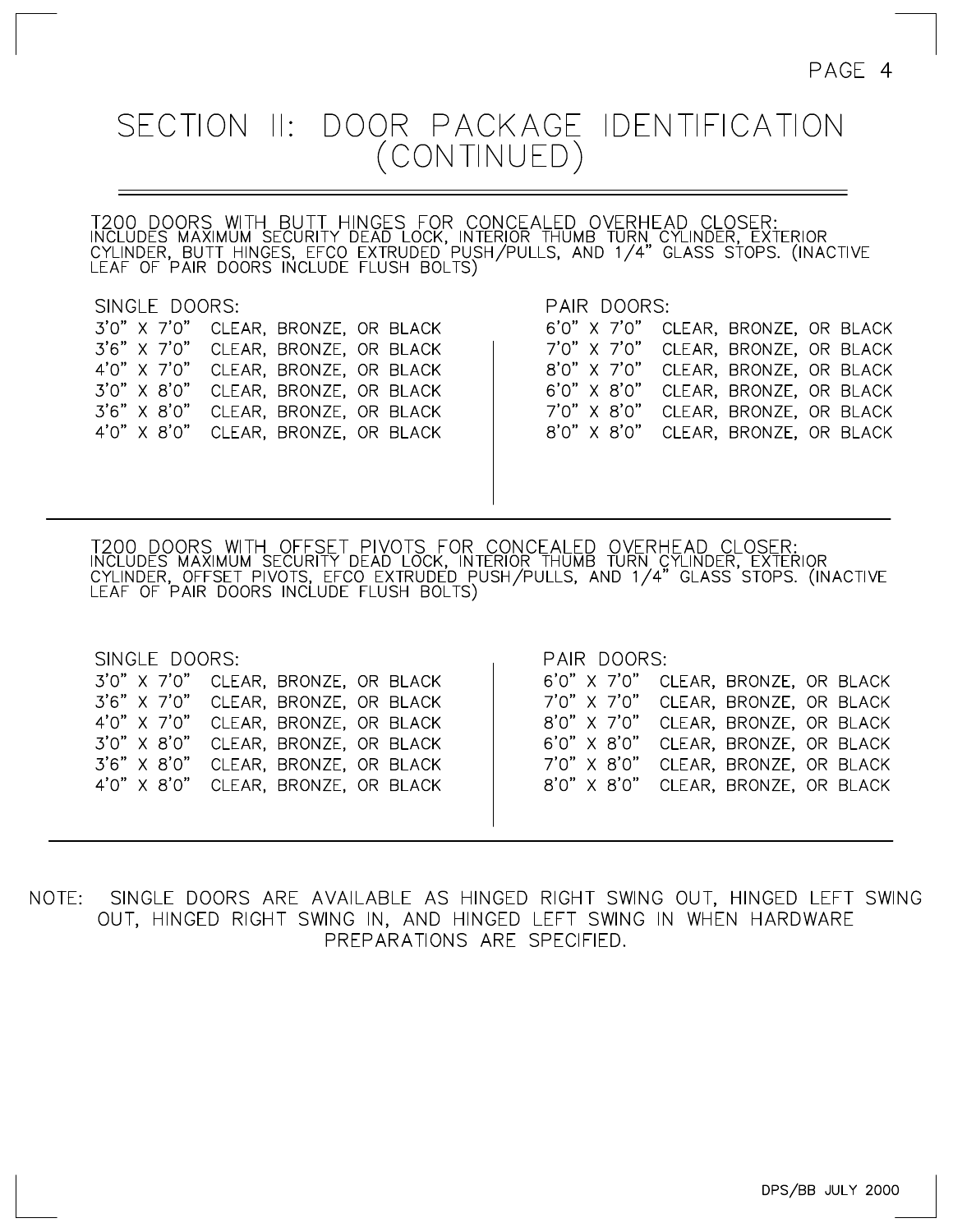### SECTION III: PARTS IDENTIFICATION PAGE 5

| <b>DETAIL</b>                                   | PART#                    | <b>DESCRIPTION/ PARTS IN PACKAGE</b> |                                                                                                                          |                                                                                                                    |                            |       |                                               |
|-------------------------------------------------|--------------------------|--------------------------------------|--------------------------------------------------------------------------------------------------------------------------|--------------------------------------------------------------------------------------------------------------------|----------------------------|-------|-----------------------------------------------|
|                                                 | M120<br>M <sub>151</sub> | 36" TIE ROD<br>48" TIE ROD           |                                                                                                                          |                                                                                                                    |                            |       |                                               |
|                                                 | IQT1                     |                                      |                                                                                                                          | 3/8"-16 SERRATED LOCK NUT                                                                                          |                            |       |                                               |
|                                                 | <b>FS75</b>              |                                      | TIE ROD WASHER                                                                                                           |                                                                                                                    | (TR200 ONLY)               |       |                                               |
|                                                 |                          |                                      |                                                                                                                          |                                                                                                                    | OFFSET JACK SCREW ASSEMBLY |       |                                               |
|                                                 | PART#                    | <b>STILE</b>                         |                                                                                                                          |                                                                                                                    | #/DESCRIPTION              |       |                                               |
|                                                 | K421                     | T <sub>200</sub>                     |                                                                                                                          | <b>HB17 - OFFSET JACK SCREW BLOCK</b><br>WM62 - FOAM SPRING BLOCK<br>IHP2 - OFFSET JACK SCREW 1/4"-20 X 3/4" HX-MS |                            |       |                                               |
|                                                 | K432                     |                                      | <b>HB17 - OFFSET JACK SCREW BLOCK</b><br>T300<br>WM62 - FOAM SPRING BLOCK<br>M103 - OFFSET JACK SCREW 1/4"-20 X 2" HX-MS |                                                                                                                    |                            |       |                                               |
|                                                 | <b>HB18</b>              | 1/4" OFFSET JACK SCREW CAP           |                                                                                                                          |                                                                                                                    |                            |       |                                               |
|                                                 | H <sub>159</sub>         | 1/4" SETTING BLOCK                   |                                                                                                                          |                                                                                                                    |                            |       |                                               |
|                                                 | <b>HB19</b>              | 1" OFFSET JACK SCREW CAP             |                                                                                                                          |                                                                                                                    |                            |       |                                               |
|                                                 | H348                     | <b>1" SETTING BLOCK</b>              |                                                                                                                          |                                                                                                                    |                            |       |                                               |
|                                                 |                          |                                      | PART#                                                                                                                    | <b>STILE</b>                                                                                                       |                            | PART# | <b>STILE</b>                                  |
| <b>TOP RAIL</b><br><b>ADAPTORS</b>              |                          |                                      | <b>FS76</b>                                                                                                              | T200<br>$(2 \frac{3}{8})$<br>TOP RAIL)                                                                             |                            | FT13  | T300<br>(31/2"<br><b>TOP RAIL)</b>            |
| <b>BOTTOM</b><br><b>RAIL</b><br><b>ADAPTORS</b> |                          |                                      | <b>FS77</b>                                                                                                              | T200<br>(4"<br><b>BOTTOM</b><br>RAIL)                                                                              |                            | FT03  | T200/T300<br>(71/2"<br><b>BOTTOM</b><br>RAIL) |

#### 10" BOTTOM RAIL ADAPTOR PACKAGE



| PART H                                        | - STILE      | #/DESCRIPTION                                                                                                                                        |  |  |  |  |
|-----------------------------------------------|--------------|------------------------------------------------------------------------------------------------------------------------------------------------------|--|--|--|--|
| K459                                          | T200<br>T300 | FT29 - 10" BOTTOM RAIL ADAPTOR<br>FT30 - 10" BOTTOM RAIL ADAPTOR CLIP<br>MS01 - #12-24 X 1/2" PL-PH-MS 18-8<br>S123 - #12-24 X 3/4" PH-FH-SMS 18-8 F |  |  |  |  |
| NOTE: SEE PAGE 9 FOR APPROPRIATE APPLICATION. |              |                                                                                                                                                      |  |  |  |  |

DPS/BB NOVEMBER 2000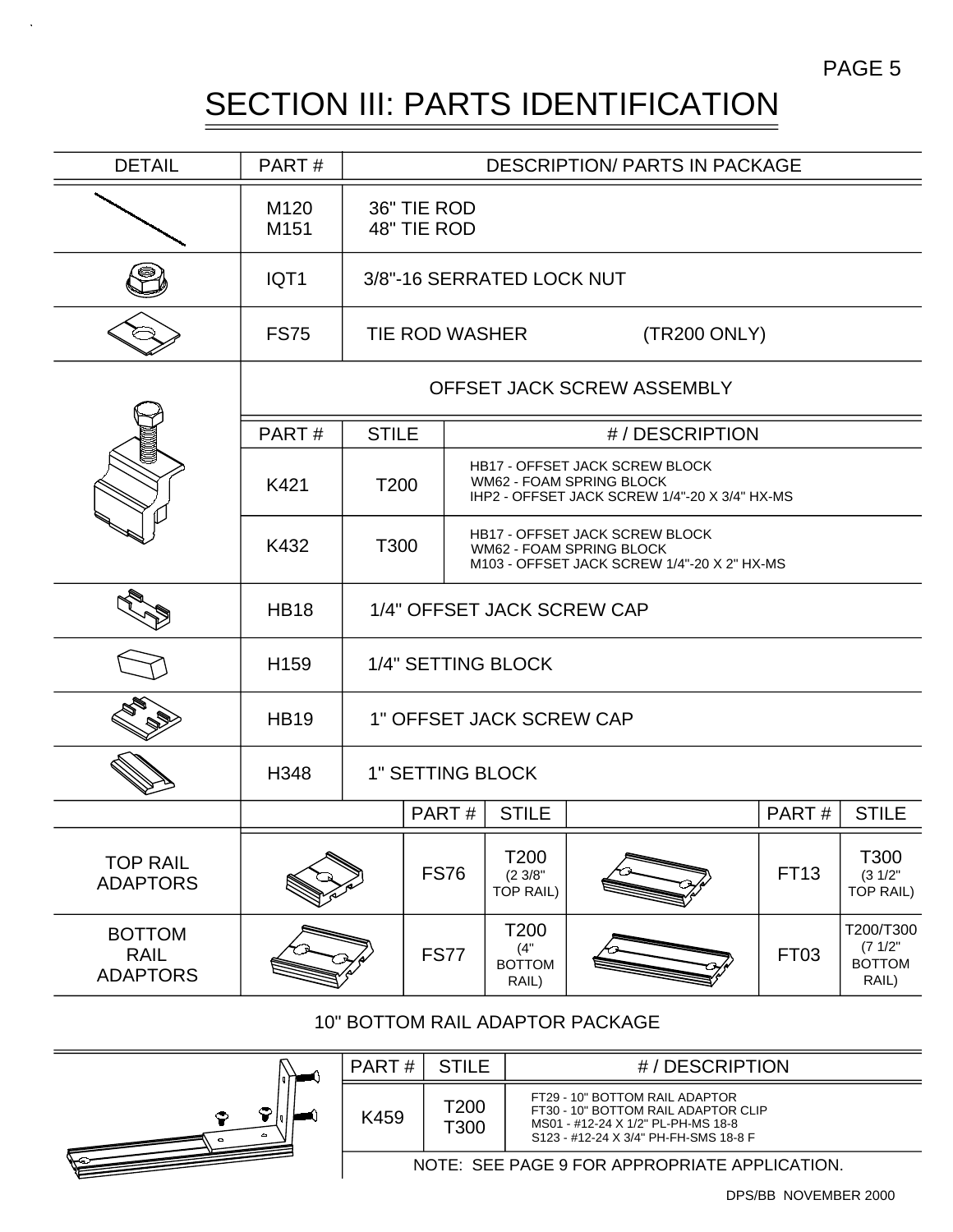PAGE 6

### SECTION III: PARTS IDENTIFICATION (CONT.)

|   |                                  | <b>BUTT HINGE PACKAGES</b>                   |                      |                                                                                                                                                                                                 |  |
|---|----------------------------------|----------------------------------------------|----------------------|-------------------------------------------------------------------------------------------------------------------------------------------------------------------------------------------------|--|
| 0 |                                  | <b>DESCRIPTION</b><br>PART#<br><b>FINISH</b> |                      |                                                                                                                                                                                                 |  |
|   |                                  | <b>HY90</b>                                  | CLR.                 | 4" X 4 1/2" BUTT HINGES                                                                                                                                                                         |  |
|   |                                  | <b>HY92</b>                                  | BRZ.                 |                                                                                                                                                                                                 |  |
|   |                                  | <b>BUTT HINGE BACKER PACKAGES</b>            |                      |                                                                                                                                                                                                 |  |
|   |                                  | PART#                                        | <b>FINISH</b>        | #/QUANTITY/DESCRIPTION                                                                                                                                                                          |  |
|   |                                  | K900                                         | CLR.                 | F528 - 1 - 4" X 4 1/2" BUTT HINGE BACKER PLATE<br>M100 - 4 - #12-24 X 3/4" PH-FH-MS 18-8                                                                                                        |  |
|   |                                  | K901                                         | BRZ.                 | F528 - 1 - 4" X 4 1/2" BUTT HINGE BACKER PLATE<br>M108 - 4 - #12-24 X 3/4" PL-FH-MS 18-8 OX                                                                                                     |  |
|   |                                  | <b>PUSH/PULL PACKAGES</b>                    |                      |                                                                                                                                                                                                 |  |
|   |                                  | PART#                                        | <b>FINISH</b>        | <b>DESCRIPTION</b>                                                                                                                                                                              |  |
|   | 36" & BELOW<br><b>LEAF SIZES</b> | K415<br>K416<br>K417                         | CLR.<br>BRZ.<br>BLK. | IHP2 - 1/4" - 20 X 3/4"HX-MS 18-8 PULL HANDLE ATTACHMENT<br>M104 - 1/4" - 20 X 2 1/4" PL-TH-MS 18-8 BOLT FOR PUSH BAR<br>M105 - 1/4" - 20 X 2 1/2" HX-MS 18-8 THRU BOLT FOR PUSH BAR<br>ATTACH. |  |
|   | 36" TO 48"<br><b>LEAF SIZES</b>  | K418<br>K419<br>K420                         | CLR.<br>BRZ.<br>BLK. | IHP2-1/4"-20 X 3/4"HX-MS 18-8 PULL HANDLE ATTACHMENT<br>M104 -1/4"-20 X 2 1/4" PL-TH-MS 18-8 BOLT FOR PUSH BAR<br>M105 -1/4"-20 X 2 1/2" HX-MS 18-8 THRU BOLT FOR PUSH BAR<br>ATTACH.           |  |

#### TOP, BOTTOM, AND INTERMEDIATE OFFSET PIVOT FRAME PORTIONS

|   | PART#                                                  | <b>FINISH/HANDED</b>                     | <b>DESCRIPTION</b>                                     |
|---|--------------------------------------------------------|------------------------------------------|--------------------------------------------------------|
|   | <b>H25C</b><br>HZ <sub>1</sub> N                       | CLR.<br>BRZ.                             | <b>REGENT TOP PIVOT</b><br>(TOP PIVOTS ARE NOT HANDED) |
| ⊝ | HZ1L<br>HZ1M<br>HZ <sub>1</sub> Q<br>HZ <sub>1</sub> R | CLR.-LH<br>CLR.-RH<br>BRZ.-LH<br>BRZ.-RH | <b>REGENT BOTTOM PIVOT</b>                             |
|   | HZ1J<br>HZ <sub>1</sub> K<br>HZ <sub>10</sub><br>HZ1P  | CLR.-LH<br>CLR.-RH<br>BRZ.-LH<br>BRZ.-RH | <b>REGENT INTERMEDIATE OFFSET</b><br><b>PIVOT</b>      |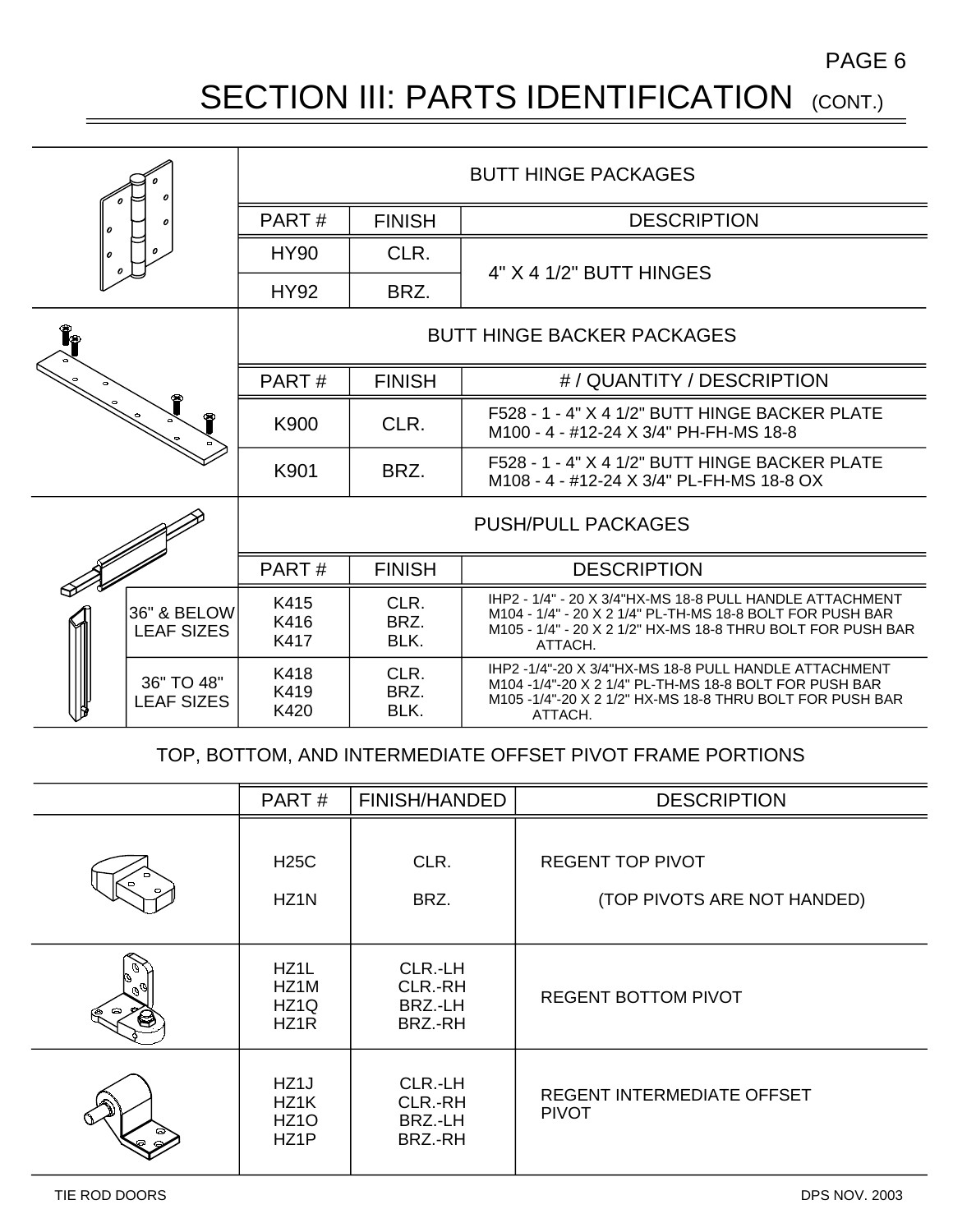SECTION III: PARTS IDENTIFICATION (CONTINUED) PAGE 7

#### LOCKING HARDWARE COMPONENTS

| DETAIL                        | PART #                                                                                 | FINISH                                       | <b>DESCRIPTION</b>                                                                            |  |
|-------------------------------|----------------------------------------------------------------------------------------|----------------------------------------------|-----------------------------------------------------------------------------------------------|--|
|                               | K110                                                                                   | <b>MILL</b>                                  | LOCK SUPPORT CHANNEL FOR REGENT 2333<br>1 1/8" BACKSET DEAD LOCK<br>(T300 BEVELED STILE ONLY) |  |
|                               | <b>LOCK FACE PLATES</b>                                                                |                                              |                                                                                               |  |
| Ò<br>$\frac{1}{2}$<br>o<br>7° | PART#                                                                                  | <b>FINISH</b>                                | <b>DESCRIPTION</b>                                                                            |  |
|                               | <b>HZ80</b><br><b>HZ82</b><br><b>HZ81</b><br><b>HZ83</b><br><b>HZ78</b><br><b>HZ79</b> | CLR.<br>CLR.<br>BRZ.<br>BRZ.<br>CLR.<br>BRZ. | <b>RH</b><br>LH.<br><b>RH</b><br>LH.<br><b>RADIUS</b><br><b>RADIUS</b>                        |  |
|                               | PART#                                                                                  |                                              | <b>DESCRIPTION</b>                                                                            |  |
|                               | <b>HZ77</b>                                                                            |                                              | REGENT 2333 1 1/8" BACKSET DEAD LOCK                                                          |  |
|                               | PART#                                                                                  | <b>FINISH</b>                                | <b>DESCRIPTION</b>                                                                            |  |
|                               | <b>HZ0N</b><br><b>H20P</b>                                                             | CLR.<br>BRZ.                                 | <b>THUMB TURN CYLINDER</b>                                                                    |  |
|                               | PART#                                                                                  | <b>FINISH</b>                                | <b>DESCRIPTION</b>                                                                            |  |
|                               | HZ0L<br><b>HZ0M</b>                                                                    | CLR.<br>BRZ.                                 | <b>KEYED DIFFERENT OR KEYED ALIKE</b><br>(AS SPECIFIED ON FACTORY ORDER)                      |  |
|                               | PART#                                                                                  | <b>FINISH</b>                                | <b>DESCRIPTION</b>                                                                            |  |
|                               | HZ1F<br>HZ <sub>1</sub> G                                                              | CLR.<br>BRZ.                                 | EFCO STANDARD TOP & BOTTOM FLUSH BOLTS<br>(USE AT INACTIVE DOOR LEAF @ PAIR DOORS)            |  |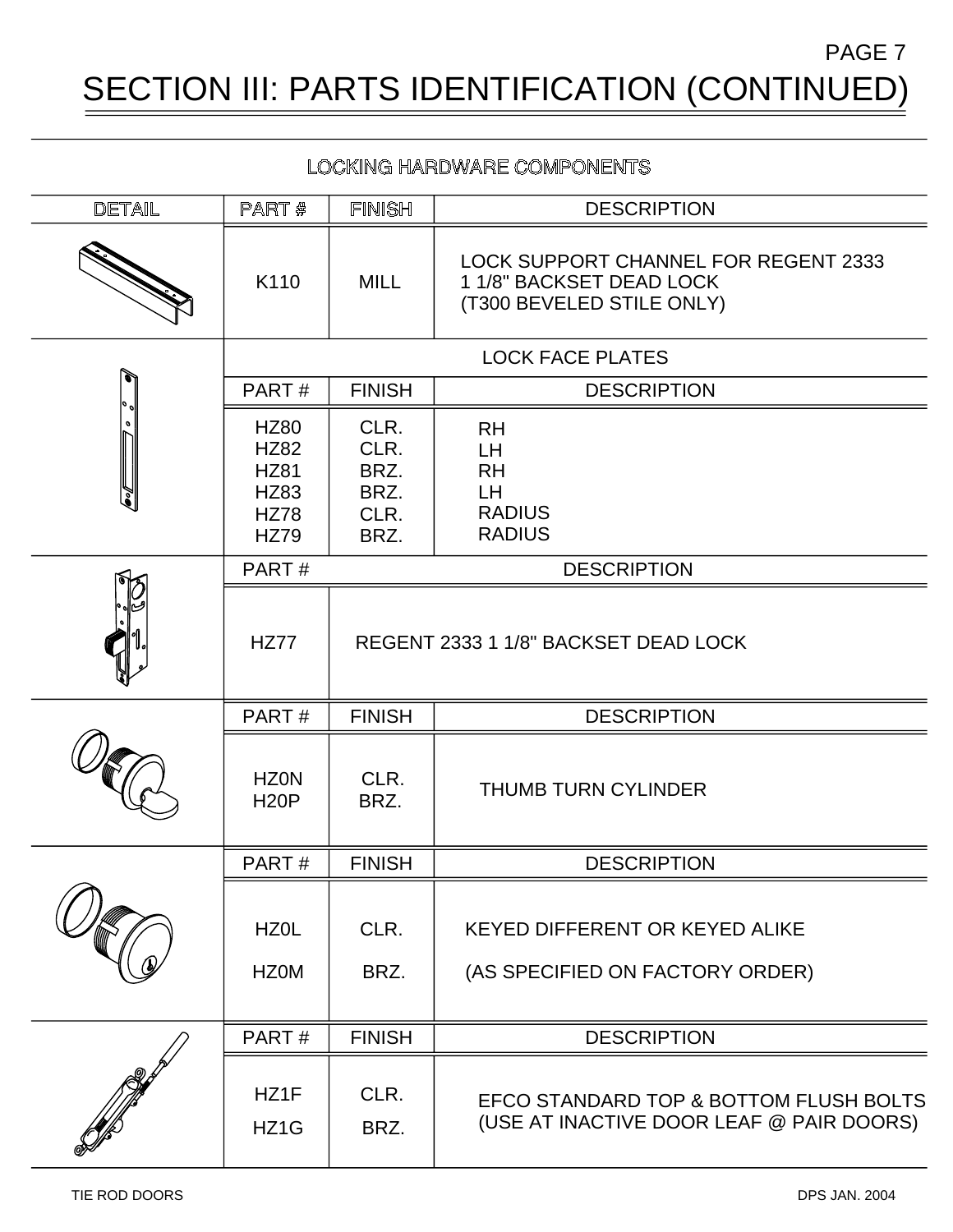### SECTION IV: OFFSET JACK SCREW ASSEMBLY

#### STEP #1 OFFSET JACK SCREW BLOCK INSERTION

Insert the offset jack screw block assembly (#K421/K432) through the end of the top rail and down into the slot cut in the glazing side of the rail. Position the edge of the jack screw assembly toward the side of the top rail with the hole prep for the jack screw. See Figure #1.

#### STEP #2 JACK SCREW INSERTION

Insert one (1) jack screw (#IHP2/M103) per top rail. Tighten the screw enough to allow the jack screw cap (#HB18 or #HB19) to be snapped to the jack screw block (#K421/K432). See Figure #2.

#### STEP #3 JACK SCREW CAPS

Determine which door glazing is used. For 1/4" glass, use the 1/4" jack screw cap (#HB18). For 1" glass, use the 1" jack screw cap (#HB19). Snap the correct jack screw cap to the jack screw block. Use one cap per top rail. See Figure #2 below.



### SECTION V: TIE ROD CUT LENGTH

#### STEP #4 TIE ROD CUT LENGTH

Measure the tie rod (#M120 or #M151) as shown in Figure #3 and cut, if required, to the formulas below.

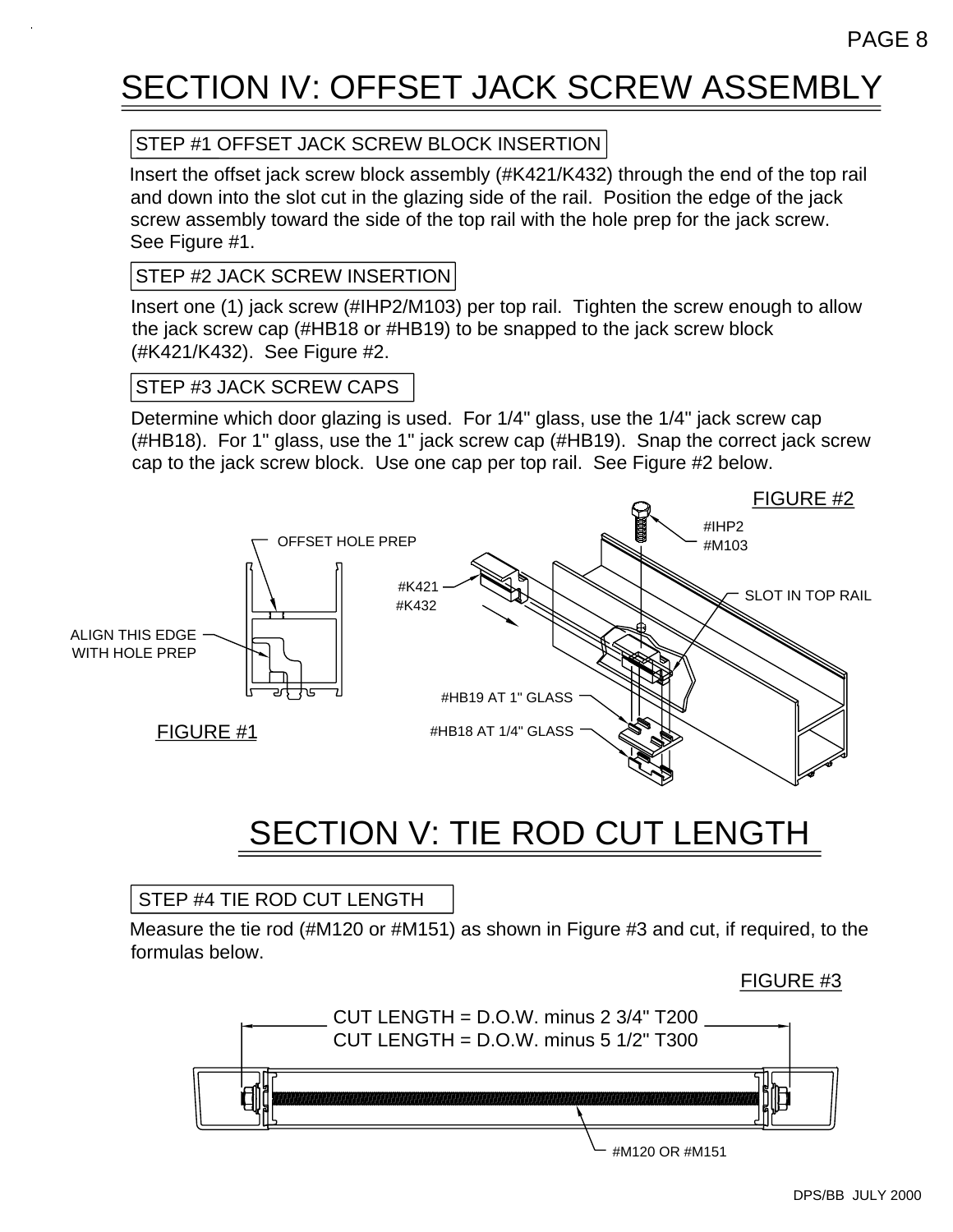### SECTION VI: TIE ROD ASSEMBLY

#### STEP #5 TOP AND BOTTOM RAIL ADAPTOR INSERTION

Slide the top rail adaptors (#FS76) into the vertical stiles and center the hole in the adaptors over the top hole in the door stiles, as shown in Figure #4. Note: Position the bottom rail adaptors by aligning the bottom hole of the adaptor with the hole in the bottom of the stile, as shown in figure #5.

#### STEP #6 TIE ROD AND RAIL ASSEMBLY

Insert the tie rod (#M120 or #M150) through the adaptor and door stile. Apply two (2) washers (#FS75) and two (2) (#IQT1) lock nuts per rail to the tie rod. Note: The washer is required at the beveled stile T200 ONLY. Align the top and bottom rails over the tie rods and rail adaptors and install the lock nuts and washers to the opposing stile, as shown in Figure #6. Use a 9/16" combination wrench and tighten the lock nuts at each corner. CAUTION: Over tightening the lock nuts may cause the door rails to bow. Note: Follow the instructions above for 10" bottom rail assembly, and fasten the 10" bottom rail to the K459 10" bottom rail adaptor clip with the supplied S123 #12-24 x 3/4" fasteners (Figure 7). Attachment of the 10" bottom rail is through the top of the rail in prefabricated countersink holes that provide the correct location for the S123 fasteners.

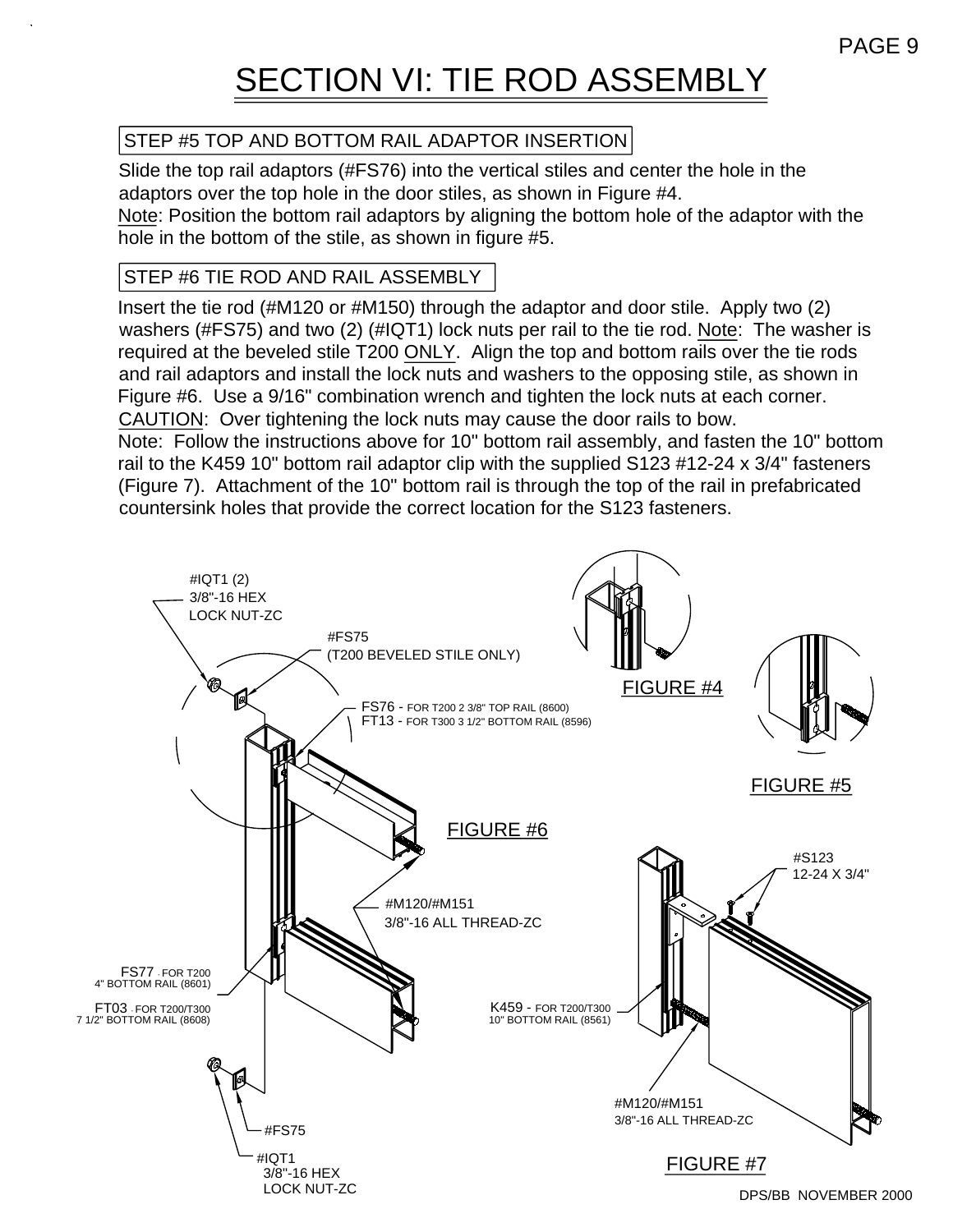### SECTION VII: GLAZING AND REGLAZING DOORS

#### STEP #7 SETTING BLOCKS APPLICATION

Insert three (3) setting blocks (#H348 or #H159) at approximately 6" from the inside corners. Setting blocks are used at the door stiles and the bottom rail only. An adjustable jack screw will be used at the top rail. Refer to Figure #1 on page 8. If required, apply silicone to the back of the setting blocks to keep them in the correct position until the glass is installed. See Figure #8.

#### STEP #8 CLEANING THE GLAZING TRACK

Check to ensure that the glazing surface of the door and glazing bead are free from metal shavings. Metal shavings may be blown out with air or brushed out. See Figure #9.

#### STEP #9 INSTALLING GLASS STOPS

The glass stops are designed to be inserted into the glazing tabs in the door rails and then rotated down to lock into place. See Figure #9. Use a soft faced mallet, if needed. Hit on the corner of the glass stop, making sure not to distort the metal. Start at one end and work toward the other end of the glass stop.

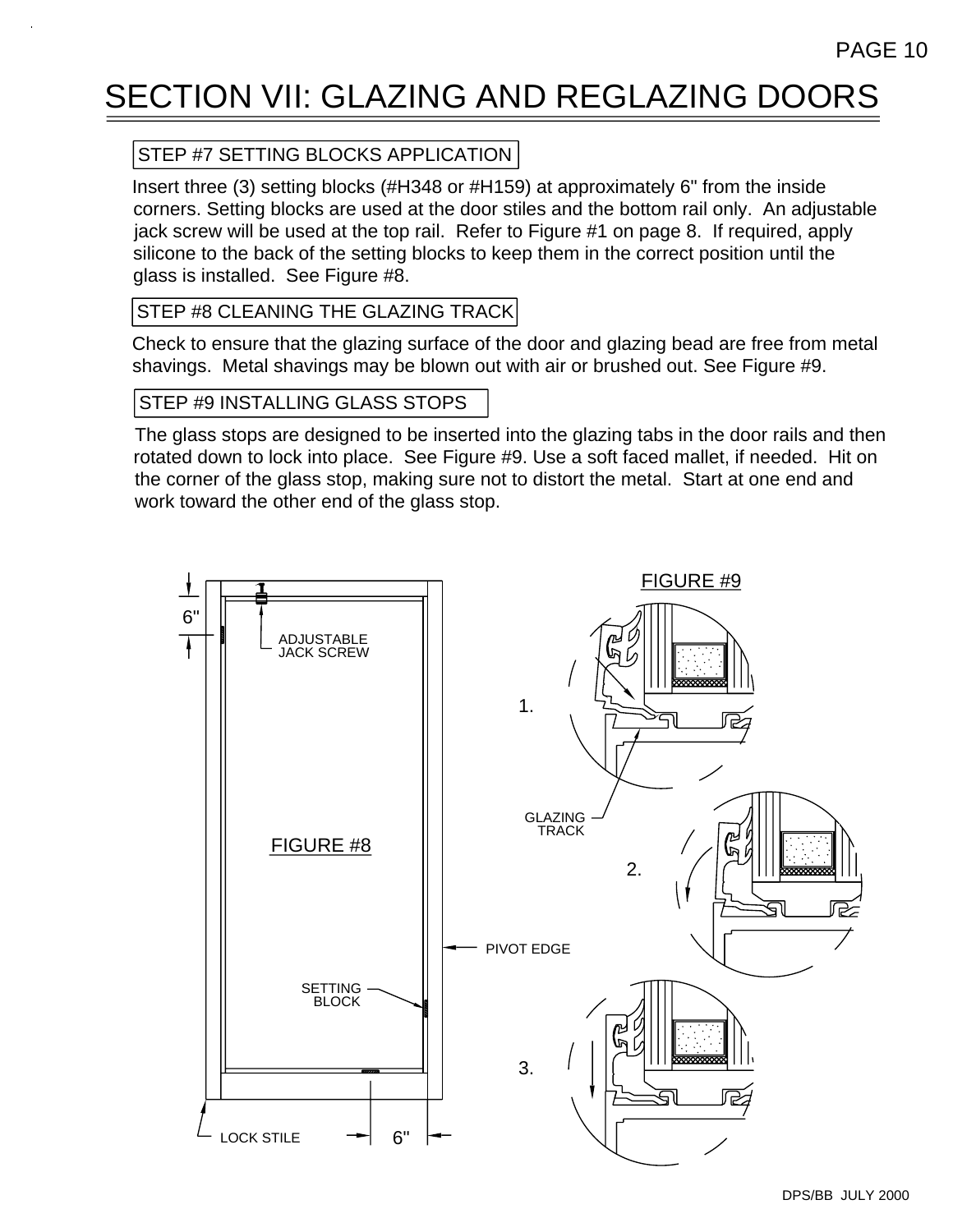### SECTION VIII: PUSH/PULL ASSEMBLY

#### STEP #10 PUSH BAR END CAPS

If required, cut the push bar to length. The push bar must be cut from the hinge end. Consult the chart below for the correct cut length formula. Insert the push bar end caps into the ends of the push bar as shown in Figure #10. Note: To ensure a tight fit, EFCO recommends applying a thin coat of two part epoxy to the legs of the end caps prior to being inserted into the push bar. See Figure #10.

#### STEP #11 PULL HANDLE BOLTS

Start one (1) 1/4"-20 x 3/4" (#IHP2) hex head bolt into the factory installed riv nut located in the lock stile. Insert one (1) 1/4"-20 x 2 1/2" (#M105) hex head bolt into the predrilled hole in the lock stile.

#### STEP #12 PUSH BAR APPLICATION

Hold the push bar to the door and start the hex head bolt (#M105) at the lock stile as shown in Figure #10. After installing the hex head bolts (#IHP2 and #M105), leave hex head bolts loose, with a minimum 5/16" gap. This will allow the pull handle to slide under the hex head bolt.

#### STEP #13 LOCK STILE BOLT

Continue holding the push bar to the door and align the hole on the hinge stile with the hole in the mounting cap. Attach the hinge stile of the push bar with the 1/4"-20 x 2 1/4" PL-TH-MS (M104) dress bolt shown in Figure #10.

#### STEP #14 PULL HANDLE APPLICATION

Slide the pull handle under the hex head bolts at the lock stile and tighten.

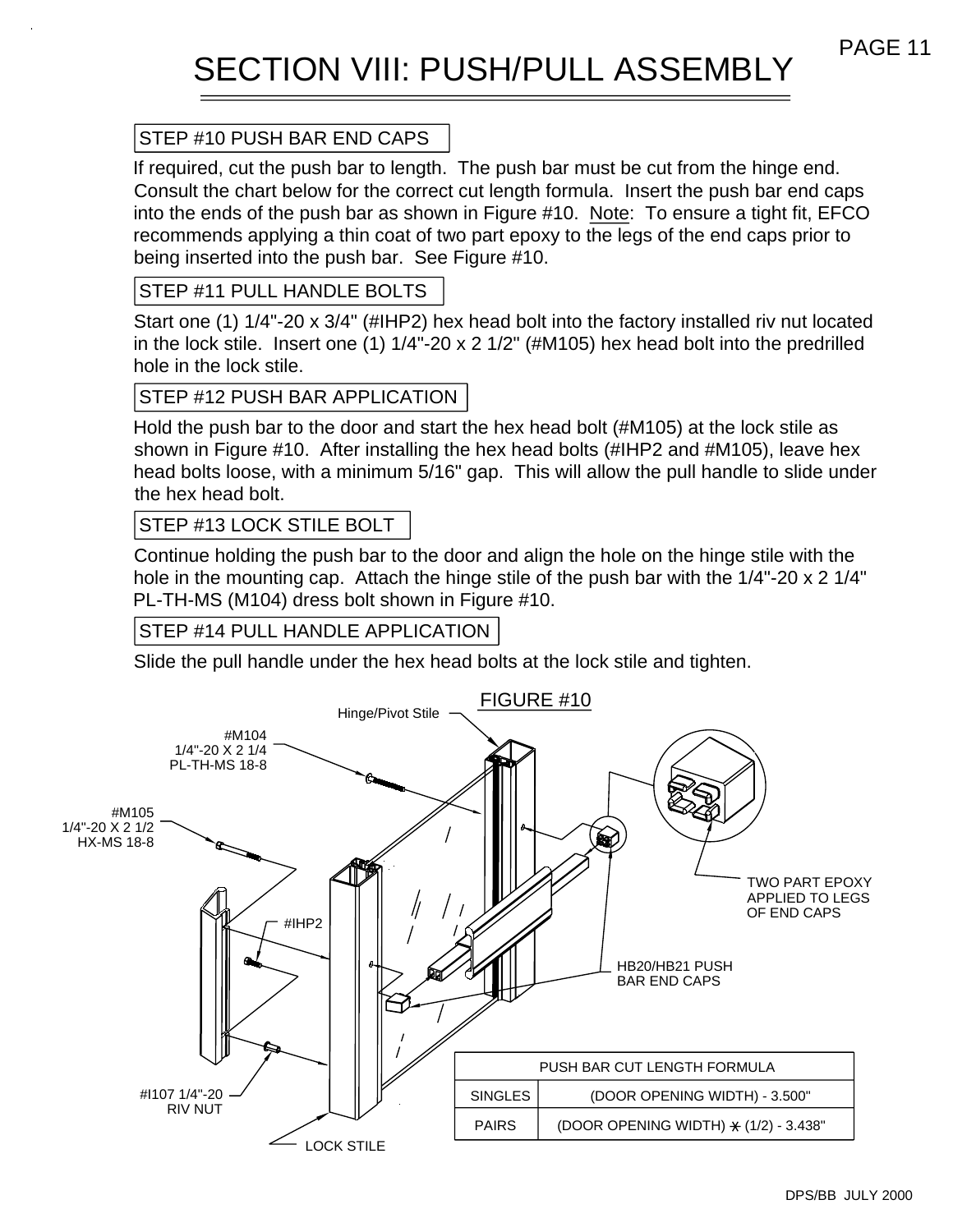### SECTION IX: OFFSET PIVOT APPLICATION

#### STEP #15 SETTING THE DOOR INTO THE FRAME

The top pivot will be attached to the door stile and requires no adjustment after the door has been set into the frame. All adjustments to the door are by the intermediate offset pivot if used, and the bottom offset pivot. To set the door, depress the top pivot pin and hold down with your index finger. Place the door portion of the bottom pivot onto the frame portion of the bottom pivot. Align the pin in the door portion of the top pivot with the hole in the frame portion of the top pivot and release the pin as shown in Figure #11.

NOTE: If an intermediate offset pivot is used, retract the pin in the frame portion of the intermediate pivot before releasing the pin in the top pivot. Use a flat screwdriver to remove the cap on the bottom of the intermediate pivot and turn the pin counterclockwise to lower. See page 13, Step #16 for details.

#### DOOR REMOVAL

To remove the door, remove the cap and lower the pin in the intermediate pivot, if used. If the pin will not lower, remove the screws from the frame portion. Open the door to 90˚ and depress and rotate the pin toward the pivot edge of the door to lock in the retaining pin as shown in Figure #12. After the top pivot pin is clear from the frame portion, the intermediate pivot will slide free from the frame. See Figure #12.

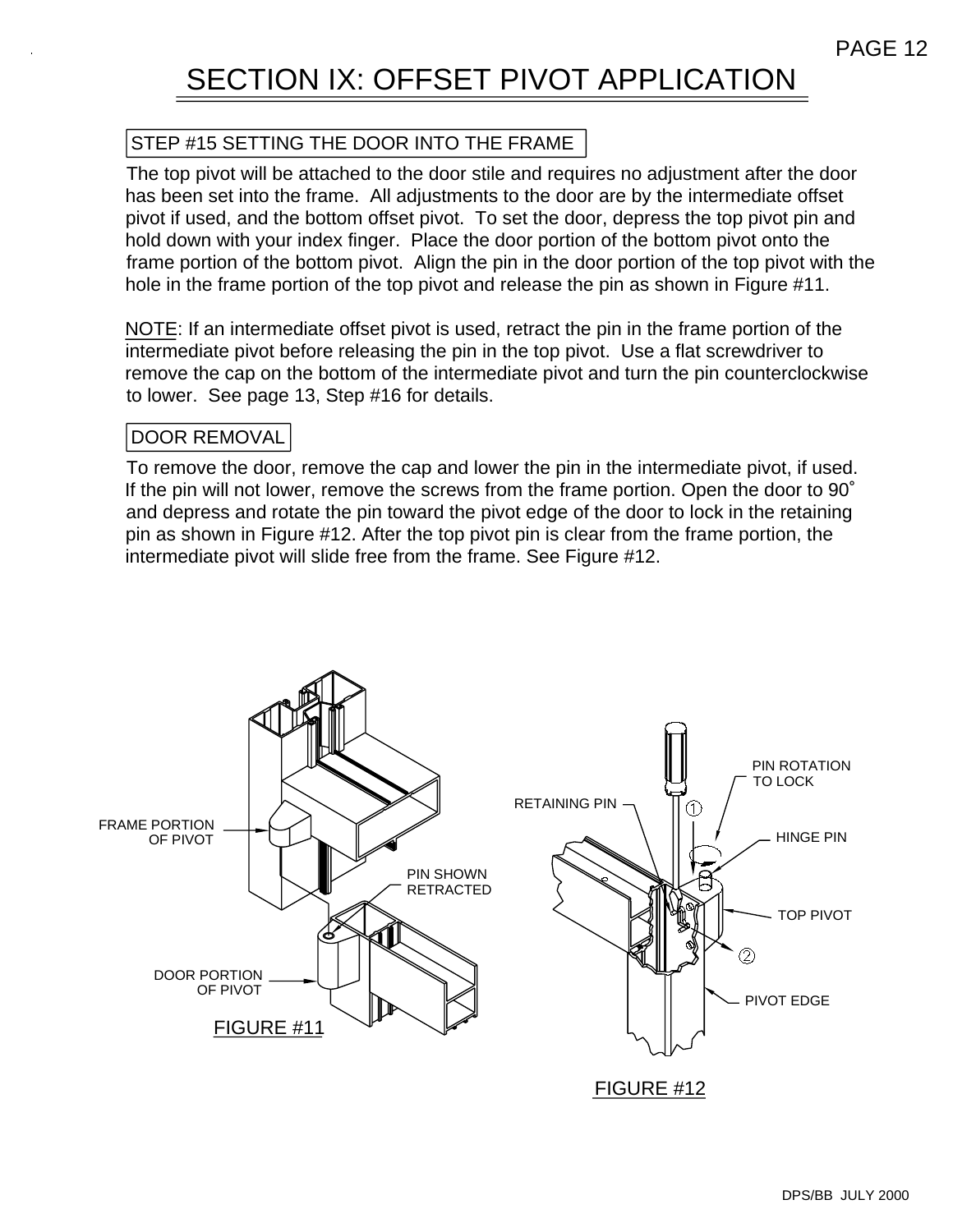### SECTION IX: OFFSET PIVOT APPLICATION (CONT.)

#### STEP #16 SETTING THE DOOR INTO THE FRAME

Use a flat tipped screwdriver to remove the cap from the bottom of the intermediate offset pivot. Turn the pivot pin counterclockwise to lower the pin. After the pin has been retracted, rotate the door open to 90˚ and set the door on the bottom pivot. Then, raise the pivot pin on the intermediate pivot by turning the pivot pin clockwise. See Figure #13.

#### DOOR REMOVAL

Remove the pivot caps and retract the pivot pins. Open and tilt the door away from the pivot jamb to clear the frame pivots.

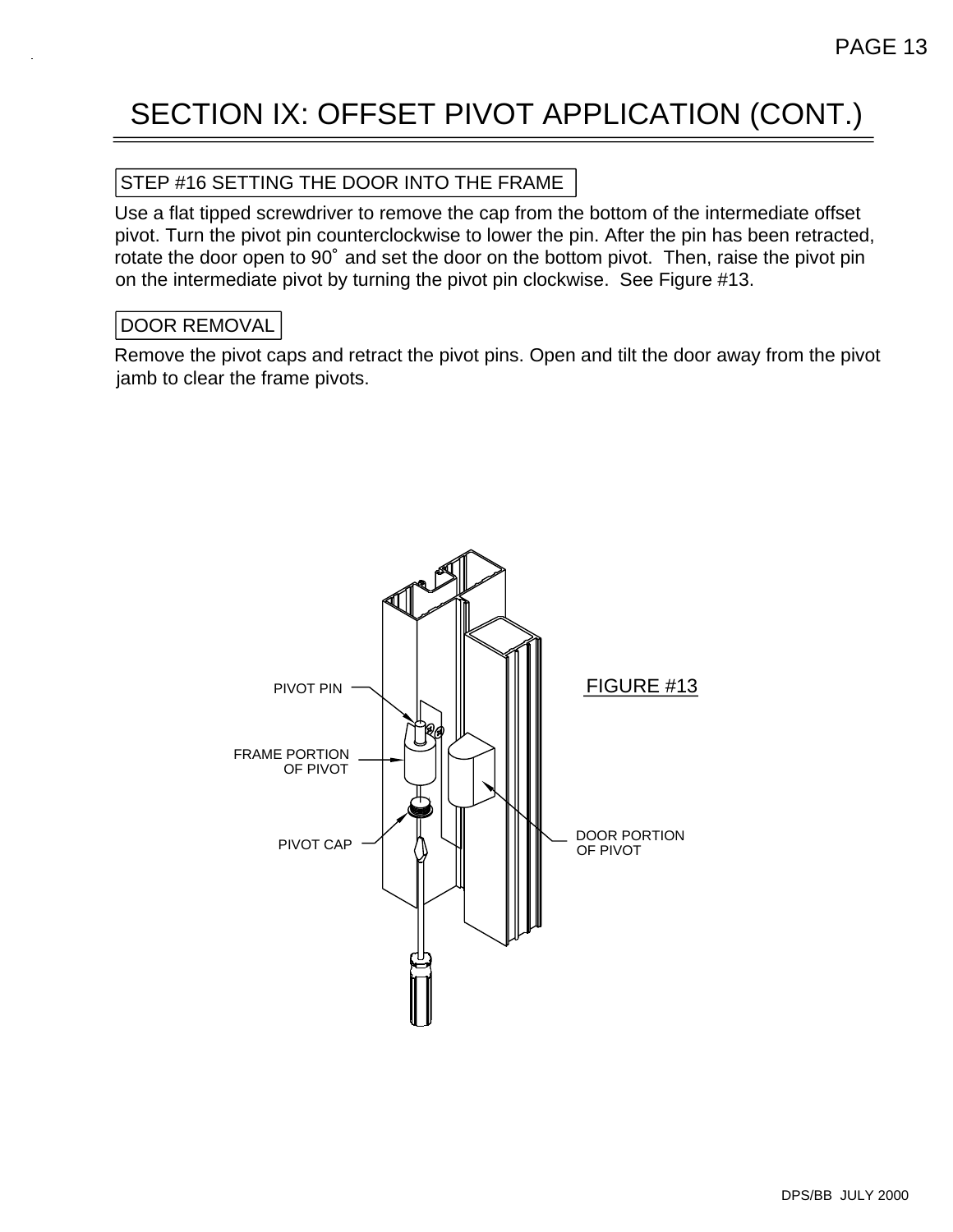### SECTION IX: OFFSET PIVOT APPLICATION (CONT.)

#### STEP #17 BOTTOM OFFSET PIVOT

Attach the bottom offset pivot frame portion to the bottom of the jamb using three (3) #12-24-1/4" F.H.M.S., and attach the threshold to the bottom pivot with two (2) #12-24 x 1/4" PL-FH-MS. Adjust the door clearance by turning the pin clockwise to lower the door, and counterclockwise to raise the door. After the proper door clearances are reached, tighten the set screw on the pivot with a 3/32" Allen wrench. See Figure #14.



### SECTION X: BUTT HINGE APPLICATION

#### STEP #18 BUTT HINGE INSTALLATION

Be sure the butt hinge reinforcing plate in the frame is in the correct position. Align the hinged side of the door to the hinge reinforcing plate in the frame. Using a #3 tipped screwdriver, attach the hinges to the frame with four (4) #12-24 x 3/4" F.H.M.S. as shown in Figure #15.

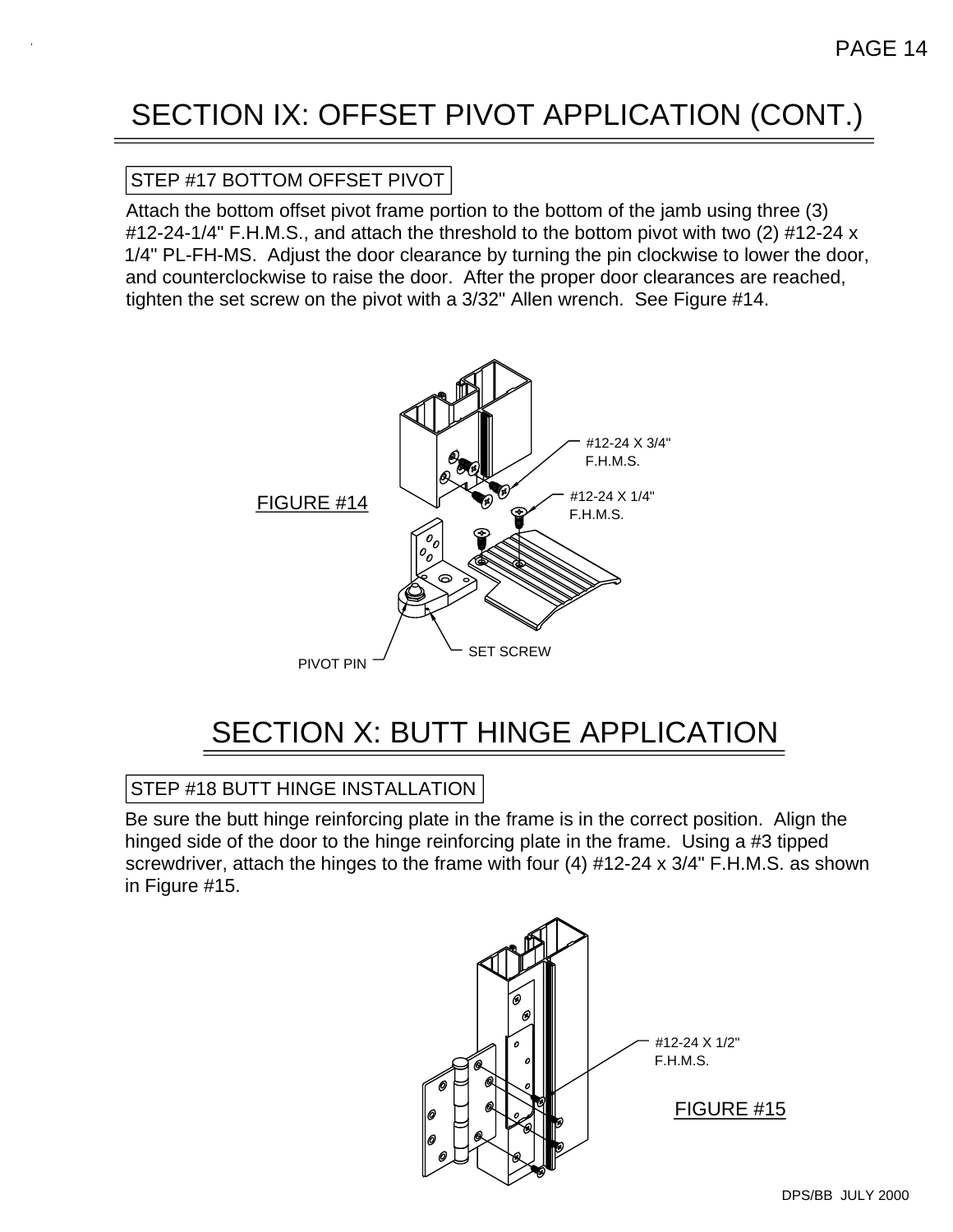### SECTION XI: HEADER PREPARATION FOR C.O.C.

#### STEP #19 HEADER PREPARATION

For C.O.C. header preps, see chart below for dimensions based on application.

1. DIMENSION 'A', face of jamb to center line of spindle must be maintained.

2. DIMENSION 'B', pivot or hinge side of header to center line of spindle regardless of header width. See Figure #16.

#### STEP #20 C.O.C. INSTALLATION

1. Install the closer in the prepared header.

2. Install the slide in the slide channel with the end marked 90˚ toward the hinge edge of the door, if the 90˚ backstop closer is used, or with the end marked 105˚ backstop closer. 3. Place the arm on the closer spindle and tighten the 1/4"-20 socket head screw securely. Rotate the arm from center as if the door was open. Place the hole in the arm

over the pin in the slide and secure with the 'C' clip.

NOTE: For other information on C.O.C.'s, contact EFCO's Manufacturing Department.



### SECTION XII: CLOSER ADJUSTMENTS

#### STEP #21 LATCHING AND CLOSING SPEEDS

A. The latch and closing speeds have been preset, but may require further adjustment. See Figure #17.

B. The closing valve is preset to the minimum speed.

C. To increase latching and/or closing speed, turn the valves counterclockwise.

D. To decrease latching and/or closing speed, turn the valves clockwise.

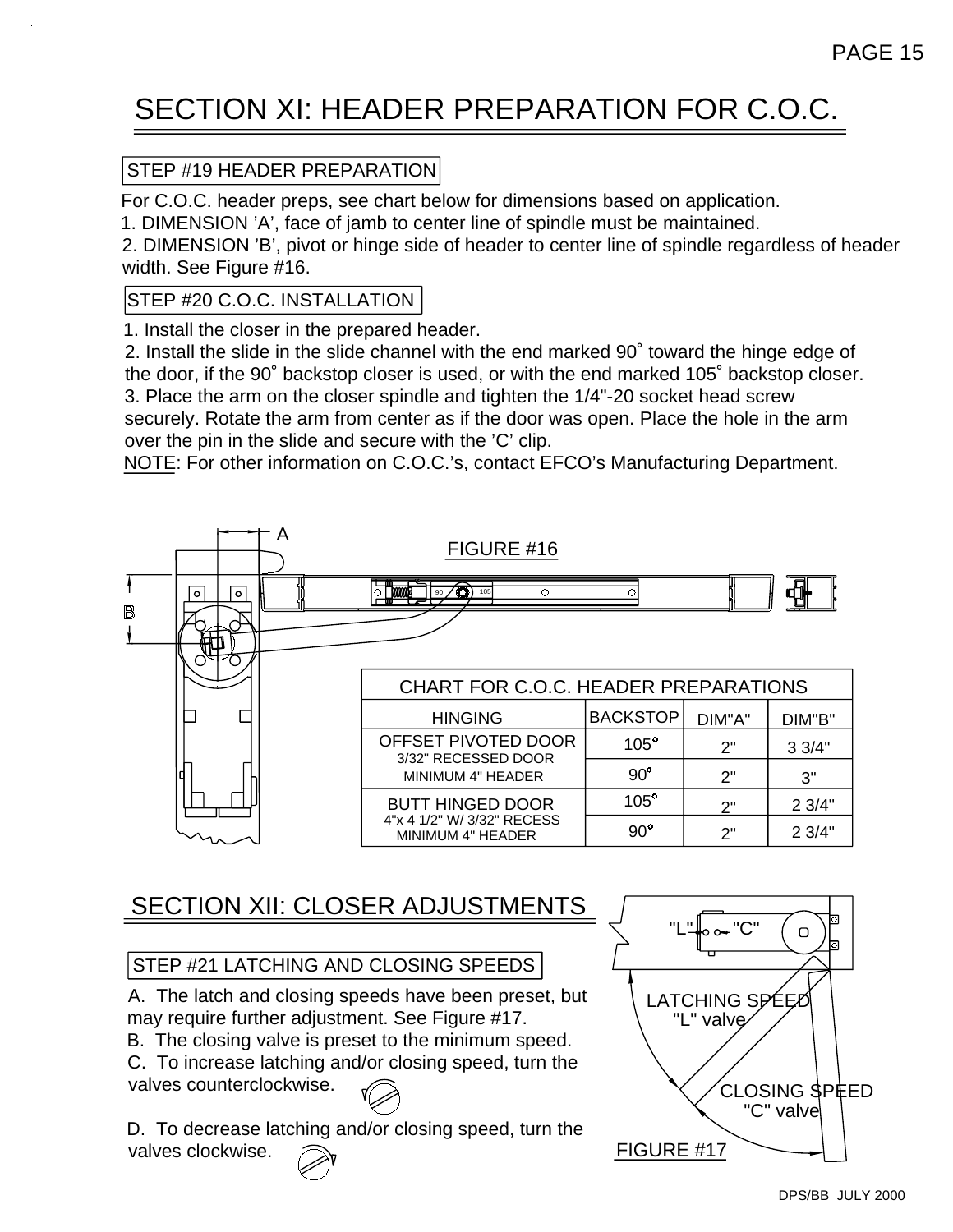### SECTION XIII: CLEARANCE ADJUSTMENTS

#### STEP #22 MINOR CLEARANCE ADJUSTMENT

Open and support the door with a wedge. Use the wedge to raise the door to the desired position. With a 7/16" socket and ratchet, turn the jack screw clockwise until pressure is applied to the glass. To lower the corner, turn the jack screw counterclockwise. Readjust the wedge and tighten the jack screw until pressure is applied to the glass. The door can be adjusted again, if required. See Figure #18.

Note: Do not attempt to raise the door by the jack screw. Damage may occur to the jack screw or door glass. The jack screw is used to hold the glass and door in position. Use the wedge to raise the door.